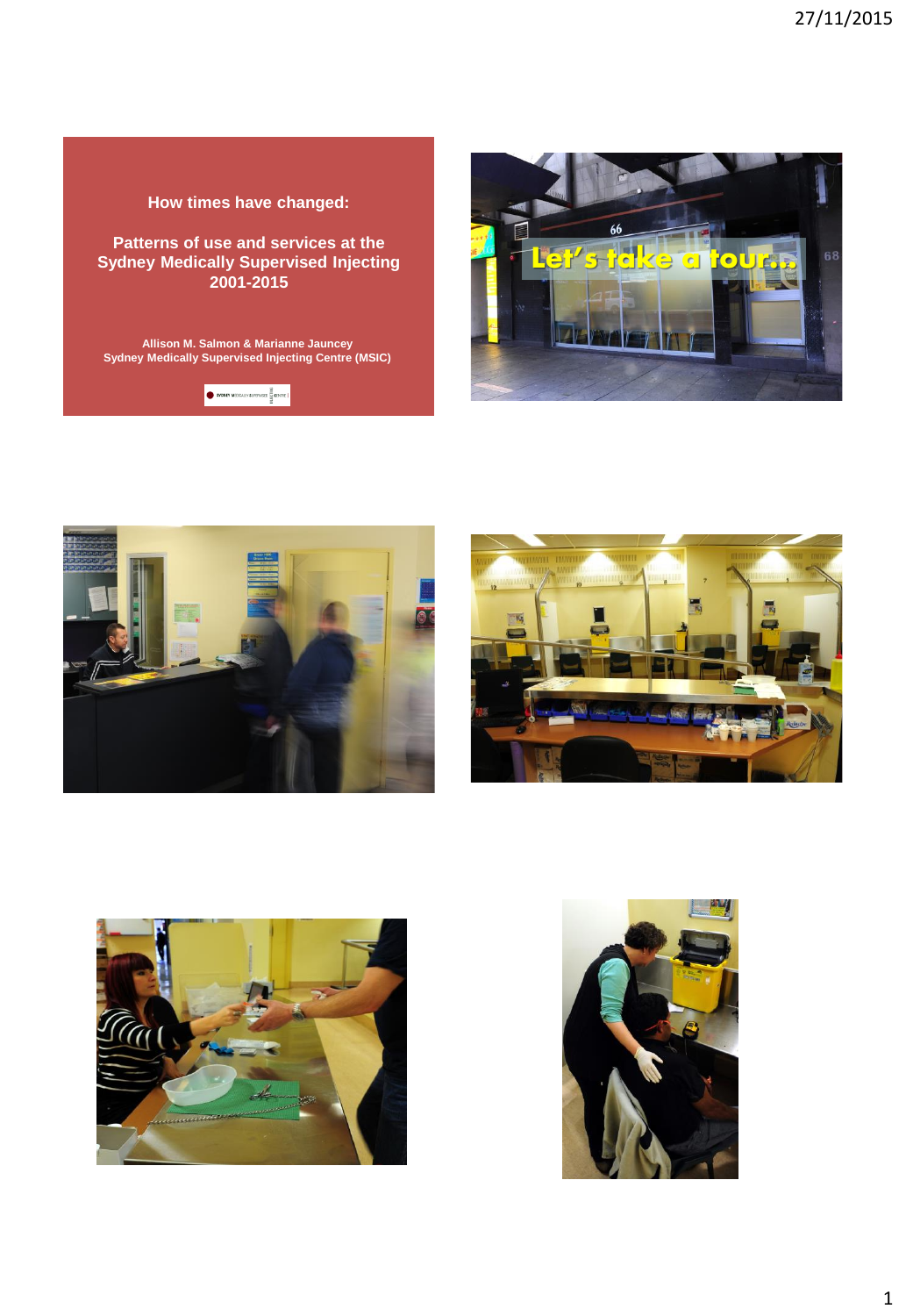



## **A typical client of Sydney MSIC…**

- Male
- Late thirties
- Long history of drug injecting
- Poorly connected
- A history of drug overdose
- Prison history
- Often homeless
- History of public injecting
- Significant mental health issues, often untreated



## **Average monthly injections on site** Daily rate of injections: 220



#### **Supervised injections per month by drug type May 2001 – September 2015**

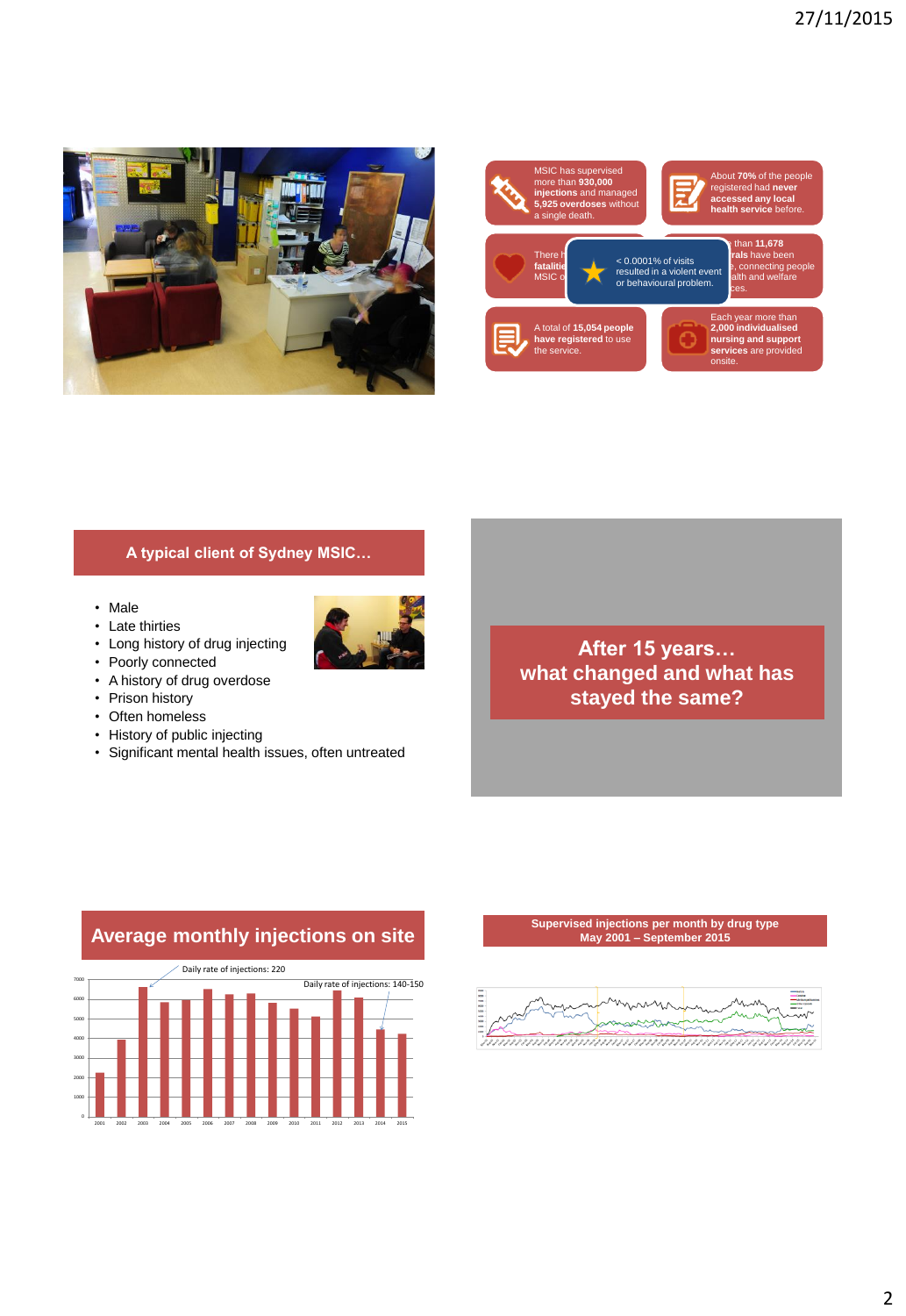# **Responding to change... More to learn...** More to learn...

- Overdose prevention
	- Naloxone training and prescription (provided to clients onsite) • Community overdose training
	- Randomised Control Trial of nasal delivery of Naloxone
- Tablet filtration & fentanyl
	- Provision of pill filters & citric acid
- Injecting techniques
- Neck injecting
- Nurse lead and targeted onsite clinics
- Smoking Care & NRT
- Consumer Group
- Memorial garden
- 
- 

# **International Network of Drug Consumption Rooms**

Network website: [www.drugconsumptionroom-international.org](http://www.drugconsumptionroom-international.org/)





MINISTER AODHÁN Ó<br>RÍORDÁIN TO ANNOUNCE<br>SUPERVISED INJECTING<br>CENTRES DURING LONDON<br>KEYNOTE about to undergo a radical shift

### $F P$  in  $P 8 8 8$



odhan Ó Ríordáin<br>School of Economi<br>d's first supervised<br>followed by roll ou

the opening of injec

with a<br>ct's Ti<br>Me m



Will NYC Legalize Safe Injection Facilities for Drug Users to<br>Reduce HIV and Overdoses?

By Locke Scott<br>From TheBody com



.<br>The U.S., hersin and opisid use is surging, with the<br>spin-p between 2002 and 2013. HDV outbreaks attri-<br>mich as another 18882

# $\blacksquare$

per 18, 2015

nch Senate Gives Green Light to Drug Conse

.<br>After a heated debate, Senators have decided to approve an ex<br>for drug users, in order to prevent death and disease.

trag use. They automited an amendment in delete Article D. The may<br>sent. Supporters of the reform pointed out that drug consumption ro<br>sease among thug users, "What is important is that addicts will mee<br>Alain Milim (Union



ē